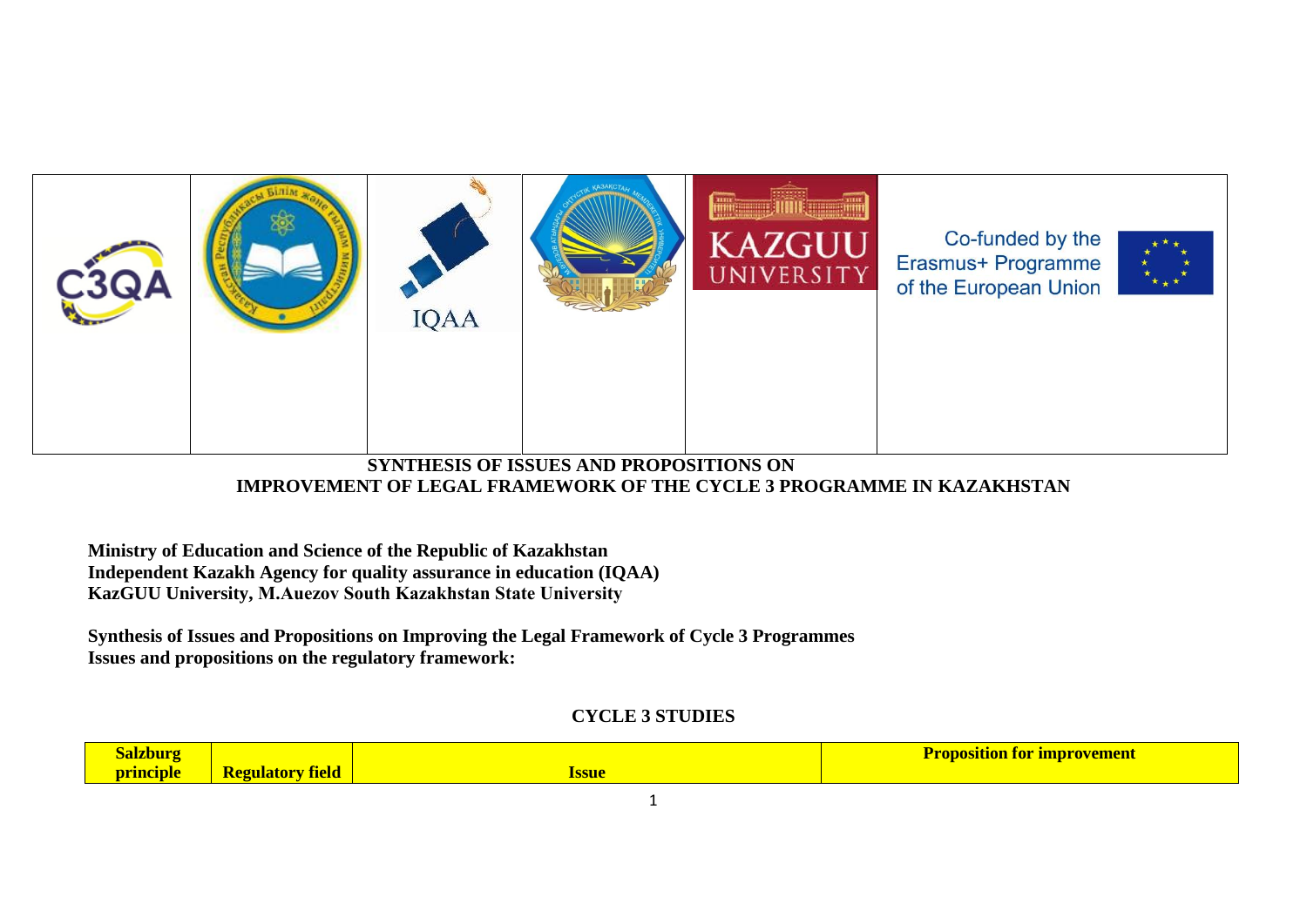| I.<br>The         | <b>Admissions</b> | There are cases when applicants with low level of foreign            | In the standard rules for admission to education in HEIs,   |
|-------------------|-------------------|----------------------------------------------------------------------|-------------------------------------------------------------|
| core              |                   | language proficiency, skills in academic writing and research        | indicate that along with a mandatory list of documents,     |
| component of      |                   | admitted to PhD programs, since current practice of entry            | applicants must submit an international certificate of      |
| doctoral          |                   | examination does not allow to reveal the certain number of skills    | knowledge of foreign languages (IELTS (minimum score)       |
| training is the   |                   | and knowledge expected from the PhD candidates.                      | 6), TOEFL, etc.) and take professional exams in the form    |
| advancement       |                   | Standard entry requirements include international<br>(IELTS          | of an essay.                                                |
| of knowledge      |                   | (minimum 6 points), TOEFL, etc.) or local language proficiency       | In addition, the academic skills of the applicants could be |
| through           |                   | certificates and exams in professional subjects.                     | checked through mini research proposal and statement of     |
| original          |                   | However in local test centres applicants take English exams in       | purpose. These documents then can be discussed with the     |
| research.<br>- At |                   | written form that does not check their speaking skills and real      | applicant during admission process to verify how he/she     |
| the same time     |                   | language competences in general.                                     | will do the proposed research in the program. It is not     |
| it is recognised  |                   | As to professional exams taken in oral or in the form of tests, they | mandatory to proceed working on the proposed topic, but     |
| that doctoral     |                   | do not fully disclose the research potential of the applicants. In   | on the contrary as the scope of the student can grow in the |
| training must     |                   | this regard, HEIs could benefit from using essay as the entry        | program he/she can change the topic.                        |
| increasingly      |                   | assessment tool and include research proposal as well as             |                                                             |
| meet the needs    |                   | statement of purpose in the list of supporting documents required    |                                                             |
| of<br>an          |                   | from the applicants.                                                 |                                                             |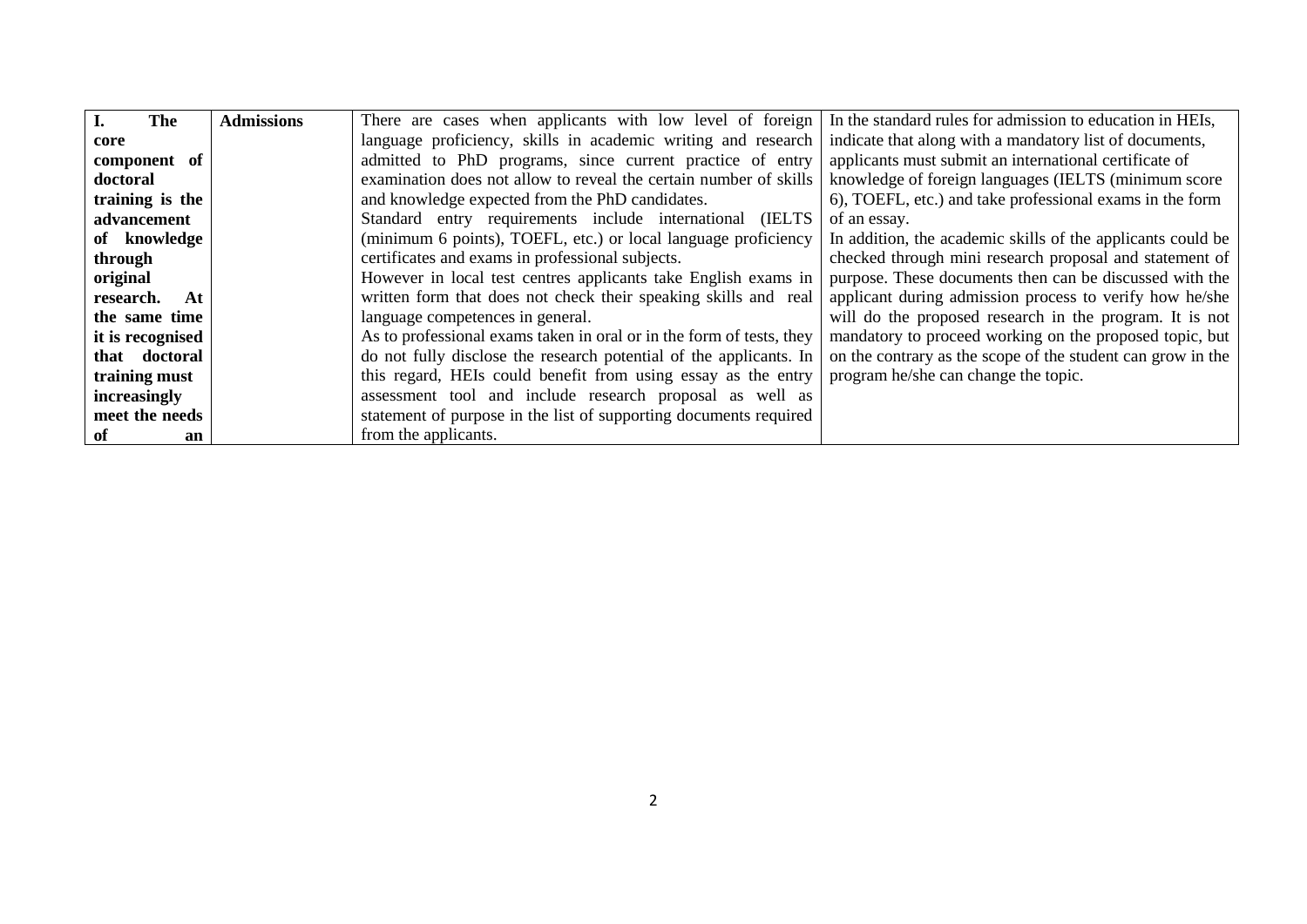| employment<br>market that is<br>wider<br>than<br>academia. | <b>Content of the</b><br>program | Lack of knowledge of research methodology and inability of<br>social science students to conduct a field research limits their<br>research projects, as they are less evidence-based and descriptive.<br>Consequently, such research looks less rigorous and seldom<br>accepted by international peer-reviewed journals. | It is vital to introduce various research methodology<br>courses that will enable our PhD graduates to apply the<br>most appropriate research approaches and tools. Such<br>courses can be of various levels either on qualitative,<br>quantitative and mixed-methods research.<br>As one of the steps to improve PhD research we can<br>suggest initiating master degrees in research<br>methodology. It will be either useful for those who will<br>work in industry or business in future, but primarily will<br>prepare strong applicants for PhD programs                                                                                                                                                                                                                |
|------------------------------------------------------------|----------------------------------|--------------------------------------------------------------------------------------------------------------------------------------------------------------------------------------------------------------------------------------------------------------------------------------------------------------------------|-------------------------------------------------------------------------------------------------------------------------------------------------------------------------------------------------------------------------------------------------------------------------------------------------------------------------------------------------------------------------------------------------------------------------------------------------------------------------------------------------------------------------------------------------------------------------------------------------------------------------------------------------------------------------------------------------------------------------------------------------------------------------------|
|                                                            |                                  |                                                                                                                                                                                                                                                                                                                          | In addition, it is vital to develop research pedagogy and<br>increase research methodology qualification of the PhD<br>faculty. Focus should be done to use in class papers<br>published in well-known international journals. Reading<br>and analyzing them students will see how research is done<br>in West.                                                                                                                                                                                                                                                                                                                                                                                                                                                               |
|                                                            |                                  |                                                                                                                                                                                                                                                                                                                          | It is also worth noting that not only graduate schools and<br>department should be responsible for research training in<br>doctorates, but on the contrary the university should strive<br>to create an appropriate<br>research environments<br>motivating students to learn. In this regard, libraries could<br>be involved as not only holders of resources and books,<br>but also centers facilitating research interest through<br>providing extra-curricular workshops on how to search for<br>literature, use various databases, compile bibliography,<br>use reference management tools, etc. Such a technical<br>assistance to doctoral students will improve their<br>wellbeing and reduce the feeling of isolation, when<br>students are left "to suffer silently". |
|                                                            |                                  | 3                                                                                                                                                                                                                                                                                                                        | Finally, the current issue in social sciences and humanities<br>is the descriptive character of research. Students have<br>limited skills in writing argumentatively. Thus, language<br>departments can be involved or separate writing centers<br>can be created at universities to foster these skills in<br>students either in Russian, Kazakh or English.                                                                                                                                                                                                                                                                                                                                                                                                                 |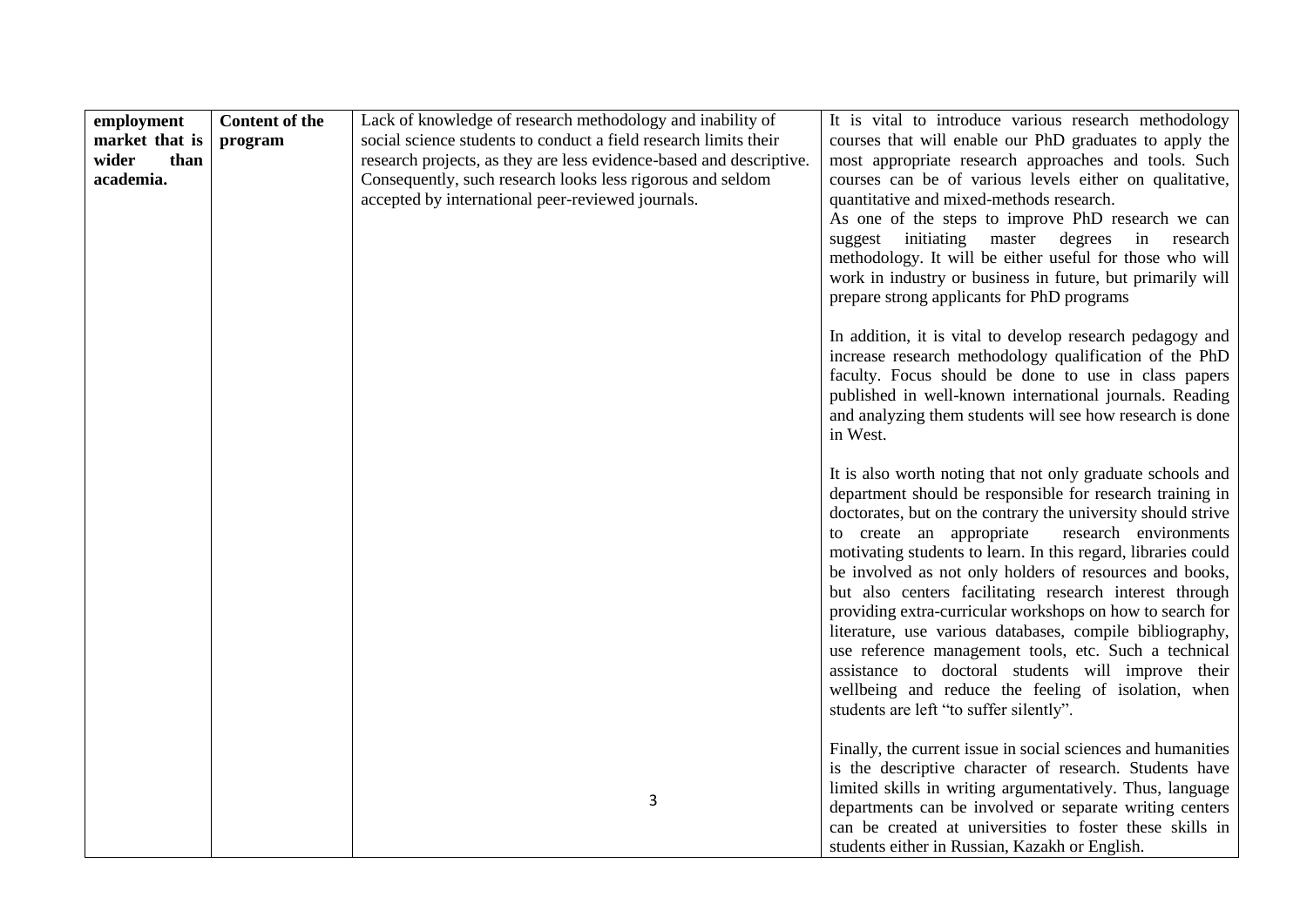|                                          | <b>Approval of PhD</b>          | The key idea of PhD is to promote research, whereas university                                                                      | In this regard, we would suggest introducing the practice                                                                      |
|------------------------------------------|---------------------------------|-------------------------------------------------------------------------------------------------------------------------------------|--------------------------------------------------------------------------------------------------------------------------------|
|                                          | thesis topic                    | research priorities can restrict students' interest to research.                                                                    | of research proposal defense. Research proposal is an<br>initial step when a student in detail explains what he/she            |
|                                          |                                 | Students should have passion to what they research. They should                                                                     | will investigate, why, how. Moreover, what implications                                                                        |
|                                          |                                 | look inward and this should be promoted by supervisors.                                                                             | and significance his/her research has for the community.                                                                       |
|                                          |                                 |                                                                                                                                     | This very stage will, first, increase quality of final                                                                         |
|                                          |                                 | Another question arises whether chosen topic will be useful for                                                                     | dissertations; second, there will be no need to undergo                                                                        |
|                                          |                                 | the society, and this is the task of the student to prove that the<br>chosen topic is worth being investigated.                     | any additional ratification procedure in case of the<br>decision to change the topic because of changed ideas,                 |
|                                          |                                 |                                                                                                                                     | concepts, data, etc. Thus, proposal defense will serve as a                                                                    |
|                                          |                                 |                                                                                                                                     | quality assurance tool when not promising PhD projects                                                                         |
|                                          |                                 |                                                                                                                                     | can be rejected. Proposal defense can be done at the end                                                                       |
|                                          |                                 |                                                                                                                                     | of the first year or the beginning of the second year that is<br>ideally in the current conditions – first semester is usually |
|                                          |                                 |                                                                                                                                     | given for courses, while second semester for reading on                                                                        |
|                                          |                                 |                                                                                                                                     | future research topic and summer will given for writing                                                                        |
|                                          |                                 |                                                                                                                                     | proposal.                                                                                                                      |
|                                          |                                 |                                                                                                                                     | Moreover, two months is not enough to finalize with a                                                                          |
|                                          |                                 |                                                                                                                                     | research topic. Usually it takes a considerable time while                                                                     |
|                                          |                                 |                                                                                                                                     | a PhD student finds his/her research focus, research                                                                           |
|                                          |                                 |                                                                                                                                     | stance, niche.                                                                                                                 |
| <b>II.</b> Embedding<br>in institutional | <b>Admission</b><br>The program | Admission into the PhD programs is carried out only once a year,<br>which limits the chances and wastes the time of the applicants. | Draft the amendment to the Law "On Education" and<br>indicate two periods of admission to PhD programs:                        |
| strategies and                           | management                      |                                                                                                                                     | summer and winter.                                                                                                             |
| policies:                                |                                 |                                                                                                                                     |                                                                                                                                |
| universities as                          |                                 |                                                                                                                                     |                                                                                                                                |
| institutions<br>need to                  |                                 |                                                                                                                                     |                                                                                                                                |
| assume                                   |                                 |                                                                                                                                     |                                                                                                                                |
| responsibility                           |                                 | There are no part-time PhD programs in Kazakhstan. The stipend                                                                      | To introduce a part-time PhD programs with a duration of                                                                       |
| for ensuring                             |                                 | of the students are not sufficient to cover living expenses and                                                                     | 5 years.                                                                                                                       |
| that the                                 |                                 | learning needs (buying books, getting access to some peer-review                                                                    |                                                                                                                                |
| doctoral                                 |                                 | journals, which are not available through free access system in                                                                     | In addition, to prevent problems with timely defense of                                                                        |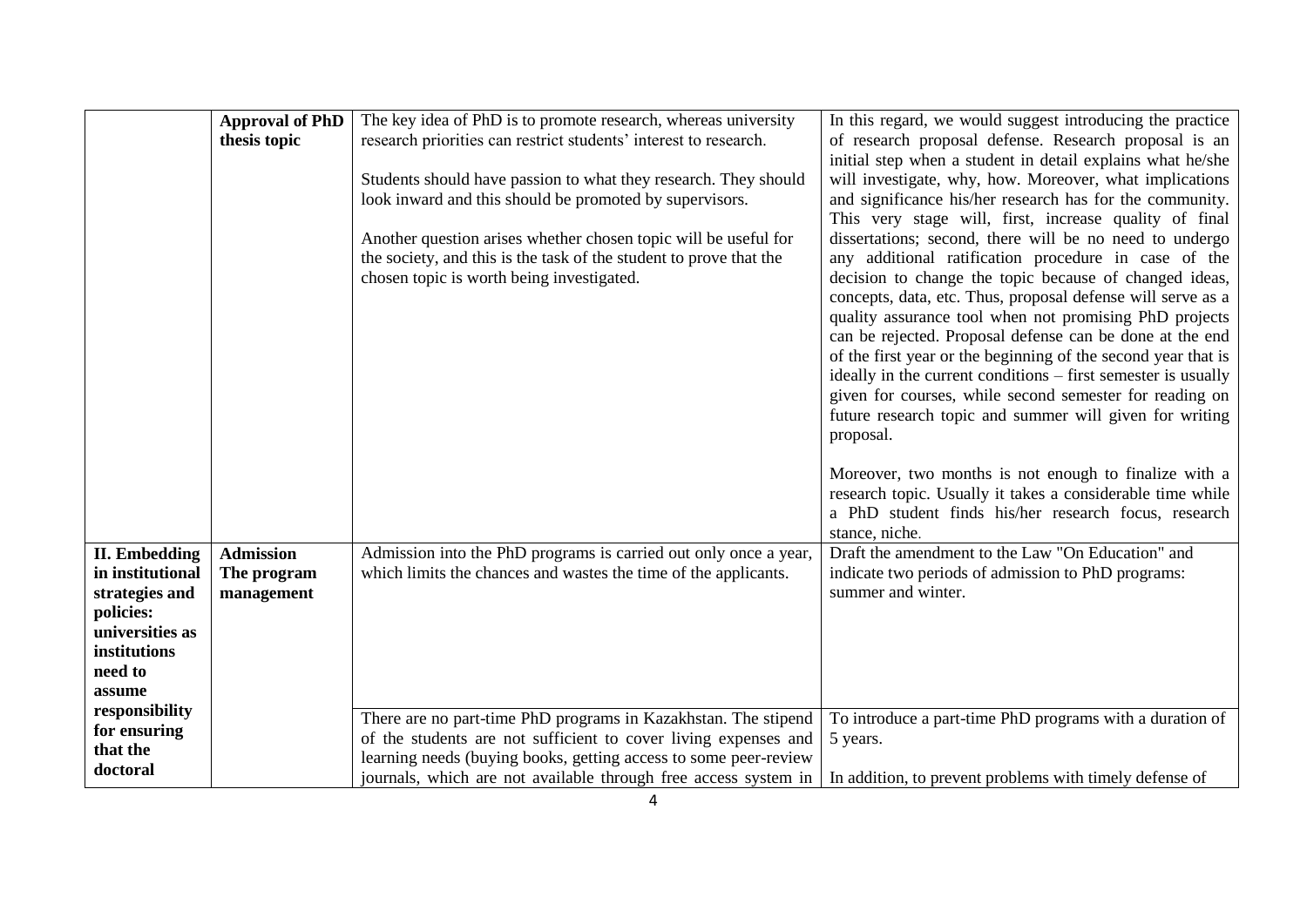| programmes<br>and research<br>training<br>they offer are<br>designed to<br>meet new<br>challenges and<br>include<br>appropriate<br>professional |                                  | the university, traveling to Almaty to get access to National<br>library and etc.), which leads to employment of the PhD<br>candidates.<br>Self-funded students even more need to get employed to pay the<br>fee.<br>The schedules of lessons are not communicated with the students<br>and adopted to their work schedule. As a consequence employed<br>students lack of time and opportunity to do a dissertation and<br>defeat it, , which is a concern of universities and the system as a<br>whole. | the thesis not to allow full-time PhD students to get<br>employed.                                                                                                                                                                                                                                                                                                                                                                                                                                   |
|-------------------------------------------------------------------------------------------------------------------------------------------------|----------------------------------|----------------------------------------------------------------------------------------------------------------------------------------------------------------------------------------------------------------------------------------------------------------------------------------------------------------------------------------------------------------------------------------------------------------------------------------------------------------------------------------------------------|------------------------------------------------------------------------------------------------------------------------------------------------------------------------------------------------------------------------------------------------------------------------------------------------------------------------------------------------------------------------------------------------------------------------------------------------------------------------------------------------------|
| career<br>development<br>opportunities.                                                                                                         | <b>Academic</b><br>support       | The content of the program is overloaded with extra and<br>sometimes needless modules (disciplines), instead of delegating<br>time and effort on research methodology and conducting<br>research.                                                                                                                                                                                                                                                                                                        | Universities need to pay more attention to research<br>methodology in the content of program, reduce the<br>number of disciplines to 2 (specialization discipline,<br>research methodology).                                                                                                                                                                                                                                                                                                         |
|                                                                                                                                                 |                                  | Students have clear understandings of formal requirements of<br>PhD programs (publications, credits, etc.), however they do lack<br>understanding of what research requirements they have to meet.<br>No clear benchmarking: research stages, components, qualities,<br>etc.                                                                                                                                                                                                                             | Based on national framework, every university should<br>elaborate its own policies regulating PhD programs. Such<br>policies should describe in-detail academic and research<br>timeline for students, research requirements (including<br>clear explanation what research is), guidelines on how to<br>conduct PhD project, how to defend a dissertation,<br>evaluation criteria, etc. These documents should serve as<br>handbooks for PhD students to reference when they have<br>some questions. |
|                                                                                                                                                 |                                  | Due to absence of any kind of support in learning to use software<br>applications in conducting a research (data collection, analysis),<br>PhD students can not fully apply their potential and do a high<br>quality research.                                                                                                                                                                                                                                                                           | Application of data collection and analysis software<br>should be included in the content of PhD study<br>programs to support students in conducting a high<br>quality research and develop their professional<br>competences.                                                                                                                                                                                                                                                                       |
|                                                                                                                                                 | <b>Administrative</b><br>support | Mostly doctoral candidates are not provided with appropriate<br>administrative support by the university staff.                                                                                                                                                                                                                                                                                                                                                                                          | To provide support for doctoral students in:<br>approval of the topic<br>in the search and approval of a foreign research<br>$\overline{\phantom{0}}$<br>consultant<br>preparation of documentation for the academic internship<br>and participation in foreign research conferences by                                                                                                                                                                                                              |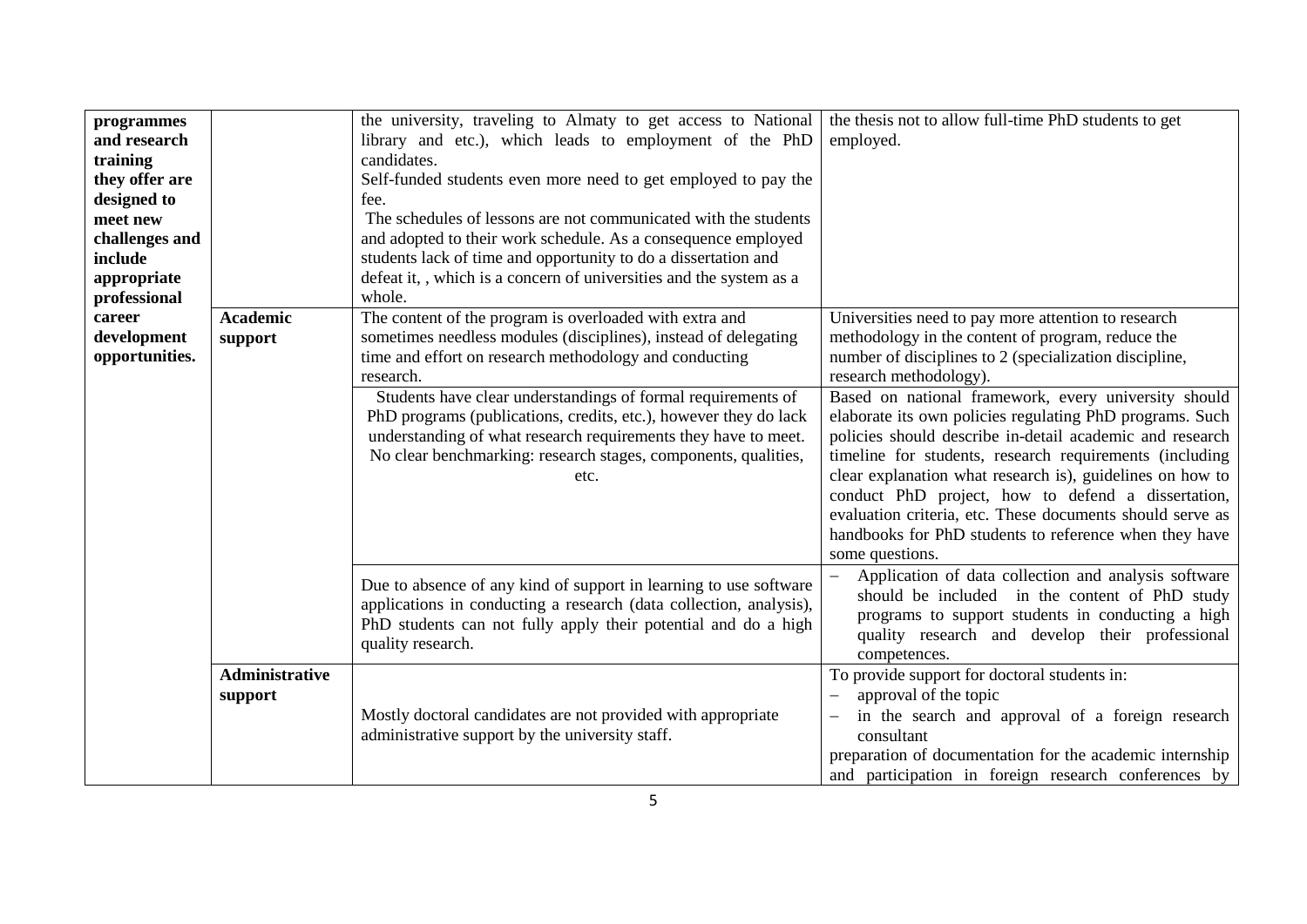| V. The crucial<br>role of<br>supervision<br>and<br>assessment: in<br>respect of<br>individual<br>doctoral<br>candidates,<br>arrangements | <b>Resources</b><br><b>National</b><br>(domestic)<br>supervision           | Kazakhstan and<br>almost all Post-Soviet states,<br>PhD<br>In<br>dissertations<br>should reflect the findings of academics' research conducted in<br>the same area. However these theses are available in Almaty and<br>Astana only. For instance, Kazakhstani dissertations are not<br>available on-line. The students can approach them in Almaty<br>only, while Russian scholars` works are available in Astana and<br>Almaty only. | allocating an appropriate paid staff or increase the quality<br>of the formal structures in charge of above mentioned<br>areas.<br>Ministry and universities should provide on-line access to<br>dissertations of Kazakhstani and Russian scholars free of<br>charge to support doctoral students.                                    |
|------------------------------------------------------------------------------------------------------------------------------------------|----------------------------------------------------------------------------|----------------------------------------------------------------------------------------------------------------------------------------------------------------------------------------------------------------------------------------------------------------------------------------------------------------------------------------------------------------------------------------------------------------------------------------|---------------------------------------------------------------------------------------------------------------------------------------------------------------------------------------------------------------------------------------------------------------------------------------------------------------------------------------|
| for<br>supervision<br>and                                                                                                                |                                                                            | The rights and duties of the supervisor and the PhD student are<br>not clearly stated.                                                                                                                                                                                                                                                                                                                                                 | To put into practice the conclusion of a tripartite<br>agreement among the university, the PhD candidate and<br>the supervisor.                                                                                                                                                                                                       |
| assessment<br>should be<br>based on a<br>transparent<br>contractual<br>framework of                                                      | <b>International</b><br>supervision<br><b>International</b><br>supervision | Since the supervisors are in most cases are full-time academics<br>their workload is divided into teaching and supervising activities,<br>whereas the amount of time and workload delegated for the latter<br>one is less than expected. Thus, the amount of supervisor's salary<br>is low.                                                                                                                                            | To increase the salary of national supervisors by raising<br>the coefficient of workload dedicated to PhD thesis<br>supervision.                                                                                                                                                                                                      |
| shared<br>responsibilities<br>between<br>doctoral                                                                                        |                                                                            | Lack of regulations on the activities of the foreign consultant.                                                                                                                                                                                                                                                                                                                                                                       | Development of a mechanism for financing and<br>remuneration of labor of a foreign supervisor.                                                                                                                                                                                                                                        |
| candidates,<br>supervisors<br>and the<br>institution<br>(and where<br>appropriate<br>including<br>other                                  | <b>Assessment</b>                                                          | Due to lack of effective system of monitoring supervisors there is<br>an increasing trend of untimely defense of doctoral dissertations.                                                                                                                                                                                                                                                                                               | Universities<br>delivering<br>PhD<br>should<br>programs<br>systematically conduct monitoring of supervisors and<br>effectiveness of their work. For instance, the institution<br>should demand the schedule, time, place of consultations<br>and report on the results of consultations of doctoral<br>students from the supervisors. |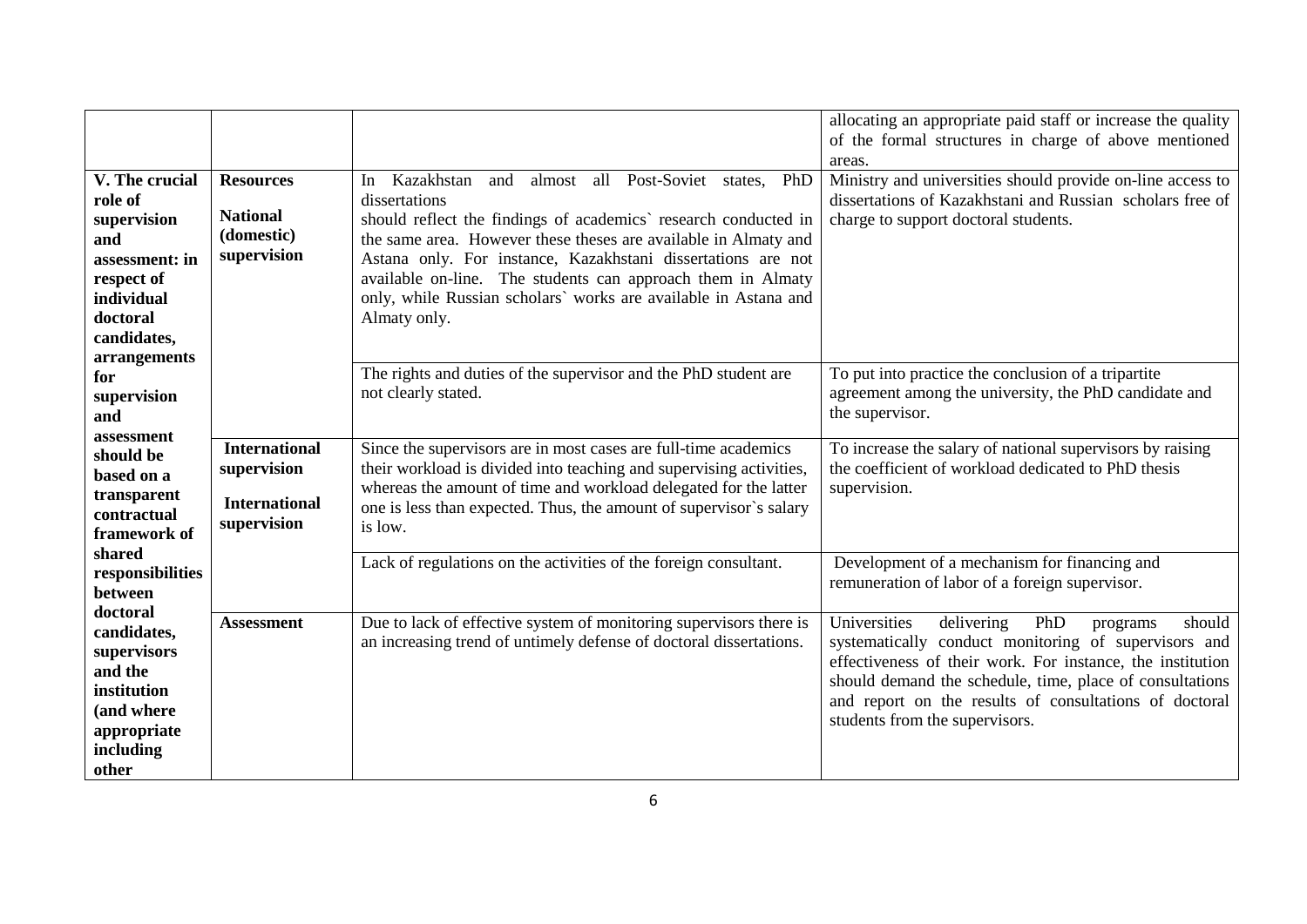| partners).     |                   |                                                                  |                                                     |
|----------------|-------------------|------------------------------------------------------------------|-----------------------------------------------------|
| X. Ensuring    | <b>Assessment</b> | formative and summative<br>The -<br>forms of<br>assessments in   | To revise the forms of the formative and summative  |
| appropriate    |                   | Kazakhstani universities do not contribute to the development    | assessment in doctoral programs. The main form of   |
| funding: the   |                   | and evaluation of critical thinking, academic writing skills and | formative assessment of doctoral students should be |
| development    |                   | awareness of research methodology required for the successful    | research papers (essays) or projects.<br>Summative  |
| of quality     |                   | writing and defense of a doctoral dissertation.                  | assessment should be conducted only in the form of  |
| doctoral       |                   |                                                                  | defense of the thesis.                              |
| programmes     |                   |                                                                  |                                                     |
| and            |                   |                                                                  |                                                     |
| the successful |                   |                                                                  |                                                     |
| completion by  |                   |                                                                  |                                                     |
| doctoral       |                   |                                                                  |                                                     |
| candidates     |                   |                                                                  |                                                     |
| requires       |                   |                                                                  |                                                     |
| appropriate    |                   |                                                                  |                                                     |
| and            |                   |                                                                  |                                                     |
| sustainable    |                   |                                                                  |                                                     |
| funding.       |                   |                                                                  |                                                     |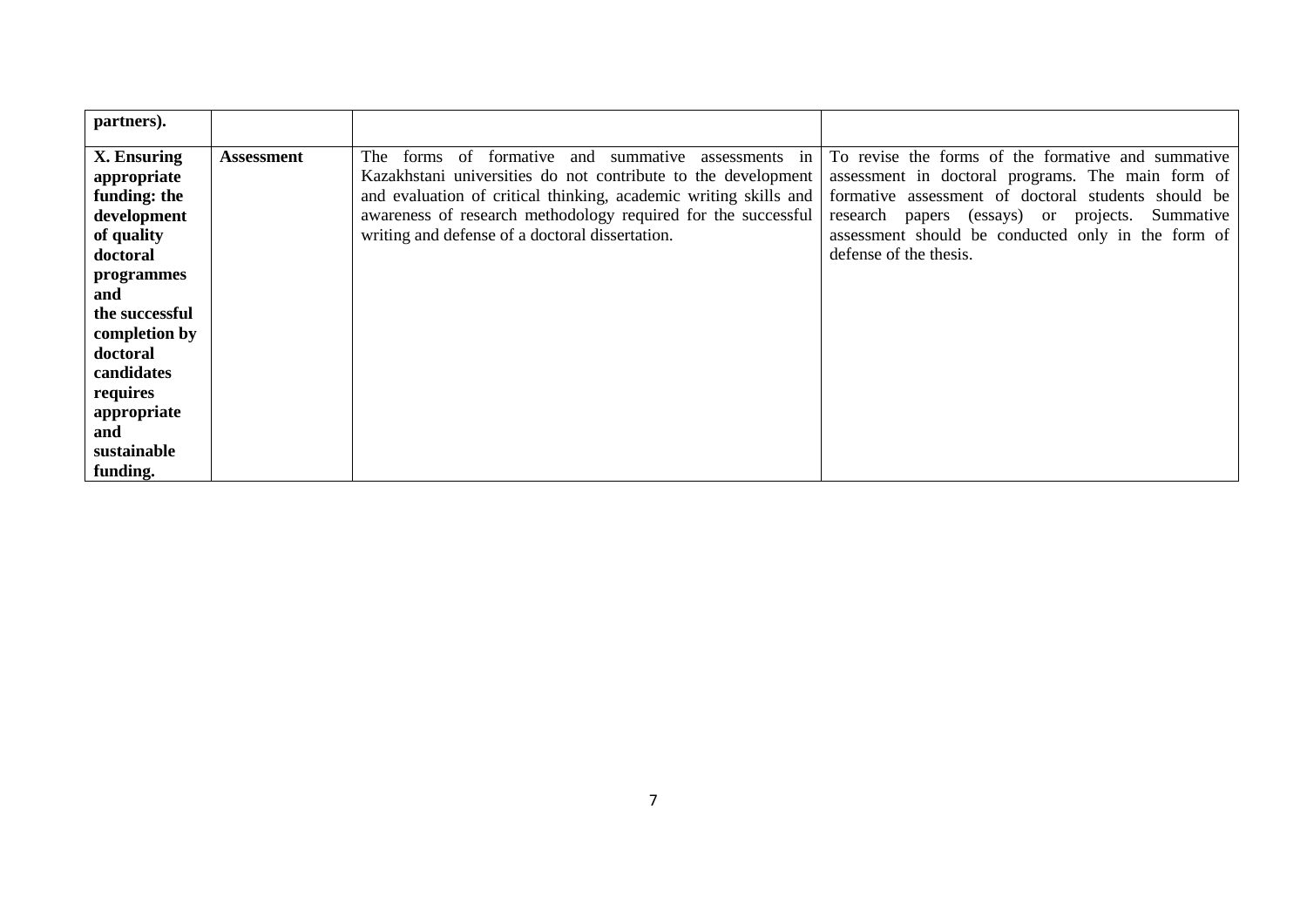| <b>Other</b><br>amendments<br>offered | <b>Thesis defense</b> | Members of the dissertational council do not receive any payment<br>for their work, thus they are less motivated to conduct their duties<br>and come to the meeting of the dissertational council. This<br>complicates the provision of a quorum. In addition, all expenses<br>for travel, accommodation and food for reviewers from other<br>cities and countries are covered by doctoral students. | "Typical Provisions on the Dissertation Council" should<br>reflect the following. All expenses of the dissertational<br>council, including the work of the academic secretary,<br>chairman, members of the dissertational<br>council,<br>reviewers, travel expenses, accommodation and food for<br>reviewers from other cities and countries should be<br>covered by universities. |
|---------------------------------------|-----------------------|------------------------------------------------------------------------------------------------------------------------------------------------------------------------------------------------------------------------------------------------------------------------------------------------------------------------------------------------------------------------------------------------------|------------------------------------------------------------------------------------------------------------------------------------------------------------------------------------------------------------------------------------------------------------------------------------------------------------------------------------------------------------------------------------|
|                                       | <b>Admission</b>      | Admission into the PhD programs is carried out only once a year,<br>which limits the chances and wastes the time of the applicants.                                                                                                                                                                                                                                                                  | Draft the amendment to the Law "On Education" and<br>indicate two periods of admission to PhD programs:<br>summer and winter.                                                                                                                                                                                                                                                      |